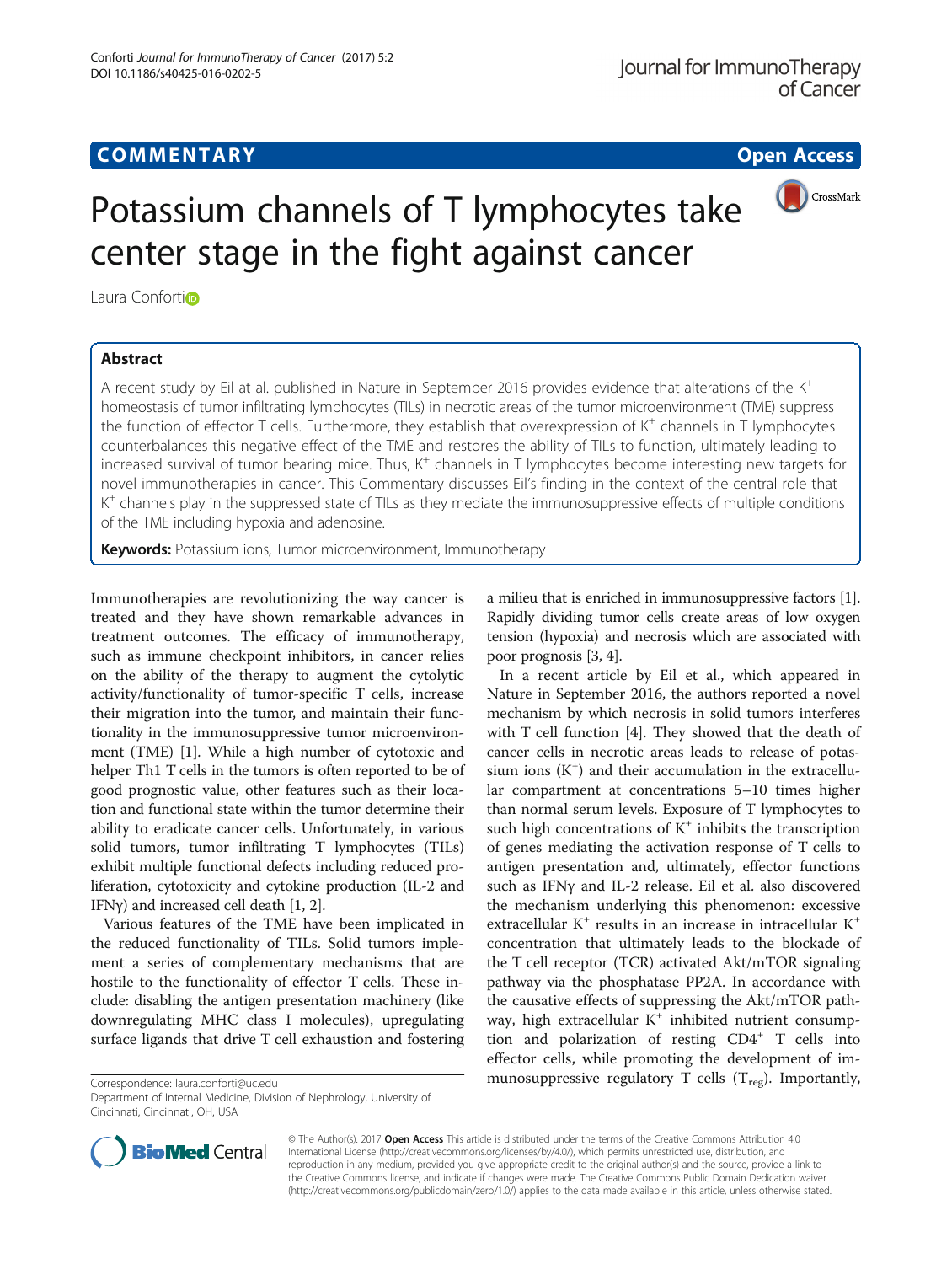in this paper the authors showed that an ionic imbalance contributes to TIL dysfunction in cancer.

Maintaining the appropriate distribution of ions across the cell membrane is essential for the function of all cell types. In T lymphocytes, ion channels, transporters and pumps are the "master switches" that work in concert to maintain the physiological distribution of ions (gradients) at the cell quiescent resting state and to allow the rapid redistribution of ions upon encounter of an antigen which drives TCR signaling and associated functional responses [[5\]](#page-2-0). In Eil's paper the authors reported that the accumulation of intracellular  $K^+$  in T lymphocytes in the presence of the excessive extracellular  $K^+$  is due to an imbalance between the  $K^+$  entry into the cell (through a pump, the Na<sup>+</sup>, K<sup>+</sup>-ATPase) and the efflux of K<sup>+</sup> through K<sup>+</sup> channels.

In human T lymphocytes  $K^+$  efflux is controlled by two  $K^+$  channels: Kv1.3 (a voltage-dependent  $K^+$  channel activated by membrane depolarization) and KCa3.1 (a K+ channel activated by a rise in cytosolic  $Ca^{2+}$ ; also known as IK1 or Gardos channel). These channels control the membrane potential (the voltage difference across the cell membrane arising from differences in ions' distribution) and are known to work in concert with  $Ca^{2+}$  channels to control the TCR-mediated  $Ca^{2+}$  influx necessary for NF-AT mediated T cell activation [\[5\]](#page-2-0). This phenomenon has been well described and indeed blockade of Kv1.3 and KCa3.1 channels suppresses T cell function. Eil and colleagues proposed a novel additional mechanism by which Kv1.3 and KCa3.1 channels contribute to the reduced functionality of TILs in necrotic areas of tumors. They proposed that reduced function of  $K^+$  channels contributes to the accumulation of  $K^+$  into the cells which ultimately downregulates Akt/mTOR signaling pathway; an effect that is independent on changes in membrane potential and intracellular  $Ca^{2+}$  levels. The authors also found that overexpression of  $K^+$  channels provides the  $K^+$  efflux that can restore the intracellular K<sup>+</sup> concentration of T cells to physiological levels and correct Akt/mTOR signaling and functional defects. Importantly, they reported that overexpression of Kv1.3 channels restored the anti-tumor functionality of TILs and, ultimately, reduced tumor burden and increased survival in tumor-bearing mice [\[4](#page-2-0)]. Similar outcomes were produced by overexpression or pharmacological activation of KCa3.1 channels. These findings underscore the importance of  $K^+$  channels in tumor clearance and their therapeutic potentials.

Overexpression of  $K^+$  channels can have multiple beneficial effects in the functionality of TILs as it also counteract the immunosuppressive function of other elements of the TME which signal, in part, through  $K^+$ channels. Upstream to necrosis, hypoxia and adenosine contribute to the failure of immune surveillance in

cancer [\[3](#page-2-0)]. Areas of severe hypoxia generate because of the abnormal vasculature that forms in the tumor (with blind ends and leaky vessels) and the excess consumption of oxygen by proliferative cancer cells. Adenosine, a purine nucleoside produced by tumor cells under hypoxia and by  $T_{reg}$  accumulating in the tumor, can reach concentrations in solid tumors 100 fold higher than those of normal tissues. Both hypoxia and adenosine limit T cell function, and indeed Sitkovsky's group has elegantly shown that correcting these by treating tumorbearing mice with respiratory hyperoxia enhances T cell cytotoxicity and cytokine release, improves tumor regression and the efficacy of immunotherapies (adoptive T cell transfer and dual blockade of CTLA-4 and PD-1) [[6](#page-2-0)]. Hypoxia and adenosine inhibit Kv1.3 and KCa3.1 channels, respectively, in T lymphocytes thus limiting Ca<sup>2+</sup>-mediated cell functions such as proliferation, cytokine release and motility [[7](#page-2-0), [8\]](#page-2-0). Indeed TILs freshly isolated from human tumors have been shown to present with low TCR-mediated  $Ca^{2+}$  fluxes that limit their ability to fight cancer cells [[2](#page-2-0), [9\]](#page-2-0). Still, TILs were able to recover a  $Ca^{2+}$  response to TCR stimulation in culture, suggesting that disruption of the TME is sufficient to restore their functionality [[9](#page-2-0)]. Recently, our laboratory has reported that the defect in  $Ca^{2+}$  fluxes of cytotoxic TILs in head and neck cancer patients is due to reduced Kv1.3 expression which correlates with reduced proliferative and cytotoxic capacities of TILs [[10](#page-2-0)]. These findings position Kv1.3 channels as markers of functionally competent cytotoxic T cells and further strengthen the therapeutic potentials of targeting  $K^+$ channels of T lymphocytes in cancer. Overall, multiple immunosuppressive inputs of the TME converge on  $K^+$ channels in T lymphocytes making them attractive targets for novel combination immunotherapies.

## Abbreviations

TME: Tumor microenvironment; Th1: Type 1 helper T cells; TILs: Tumor infiltrating lymphocytes; IL-2: Interleukin 2; IFNγ: Interferon gamma; MHC: Major histocompatibility complex; K<sup>+</sup>: Potassium ions; TCR: T cell receptor; Akt: AKT serine/threonine kinase also known as protein kinase B or PKB; mTOR: Mammalian target of rapamycin; PP2A: Protein phosphatase 2A; Treg: Regulatory T cells; Kv1.3: Voltage-gated potassium channel encoded in humans by the KCNA3 gene; KCa3.1: Calcium-activated potassium channel encoded in humans by the KCNN4 gene, also known as IK1 or Gardos channel; NF-AT: Nuclear factor of activated T cells;  $Ca^{2+}$ : Calcium ions; CTLA-4: Cytotoxic T-lymphocyte associated protein 4; PD-1: Programmed cell death protein 1

# Acknowledgments

Per invitation from Dr. Pedro Romero, JITC Editor-in-Chief, and Dr. Christian Capitini, JITC Section Editor for Commentaries/Editorials.

# Funding

Studies in the group of LC are supported by the National Institute of Health (R01CA95286) and pilot grants from the University of Cincinnati Cancer Institute.

# Availability of data and materials

Not applicable.